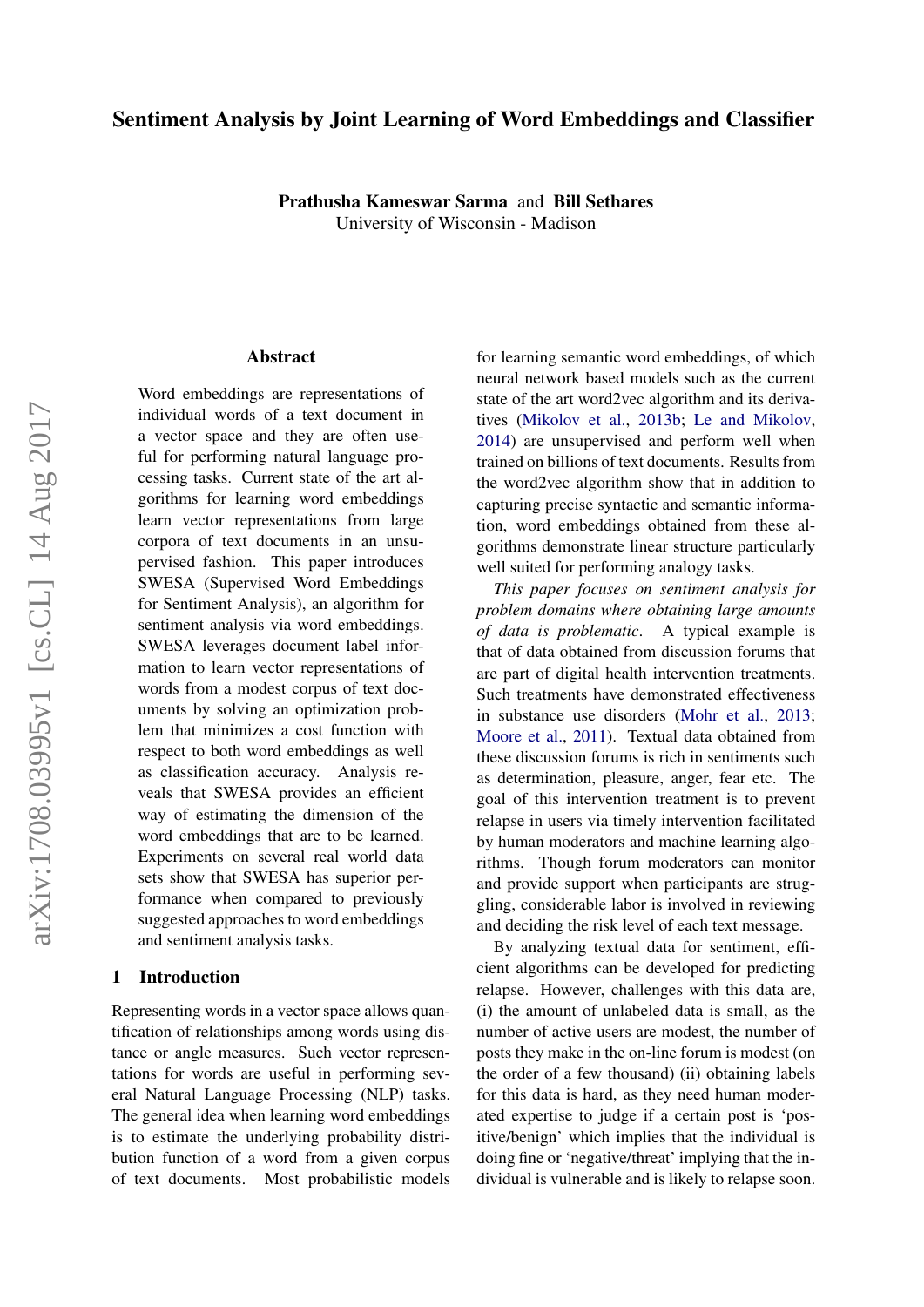The contributions of this paper are two fold. First, this paper introduces the Supervised Word Embedding for Sentiment Analysis (SWESA) algorithm (Section [3\)](#page-2-0). This is an iterative algorithm that minimizes a cost function for both a classifier and word embeddings under unit norm constraint on the word vectors. SWESA uses document labels for learning word embeddings. Using document lables overcomes the problem of small-size training data and allows learning of meaningful word embeddings. In contrast, state of the art algorithms like word2vec use large amounts of training data and learn word embeddings in an unsupervised fashion.

Second, word embeddings learned via SWESA are polarity aware as demonstrated via extensive experiments on standard data sets like Imdb, Yelp, Amazon etc (Section [4\)](#page-5-0). For example, 'Awful/Good' is the antonym pair returned via SWESA as opposed to 'Awful/Could' obtained via word2vec. Such polarity aware word embeddings are suitable to perform word antonym tasks. In addition, SWESA has significant improvement over the state-of-the-art in word embeddings when used in a sentiment analysis framework.

Section 2 presents related work and Section 5 concludes this work.

### 2 Related Work

This work is related to two important areas in NLP each with a vast amount of related literature. In keeping with space constraints, this section briefly discusses major contributions from both areas.

Word vector representations: Earliest vector representation of words were via Vector Space Models (VSM) [\(Turney et al.,](#page-9-0) [2010\)](#page-9-0). A popular example of the VSM is Latent Semantic Indexing (LSI) [\(Deerwester et al.,](#page-8-4) [1990\)](#page-8-4) that works on a matrix of co-occurence counts such as the term frequency-inverse document frequency (tfidf) to learn word embeddings. Variants of the LSI involve different measures for co-occurence such as the square root of word counts [\(Rohde](#page-8-5) [et al.,](#page-8-5) [2006\)](#page-8-5), logarithms [\(Dumais,](#page-8-6) [2004\)](#page-8-6) etc. The more recent state-of-the-art are neural network based language models that use the weights of the neural network as internal representation of a word. Neural network models are rich with initial contributions by [\(Rumelhart et al.,](#page-8-7) [1988\)](#page-8-7). Successful modern incarnations of neural network models lead to the word2vec algorithm [\(Mikolov](#page-8-8)

[et al.,](#page-8-8) [2013a\)](#page-8-8) which uses energy-based techniques and GloVe which uses matrix factorization techniques [\(Pennington et al.,](#page-8-9) [2014\)](#page-8-9). The main idea behind word2vec is to learn vector representations of words so that they maximize the probability of contiguous  $c$  tuples occurring in the corpus while at the same time minimizing the probability of random c-tuples. Furthermore word2vec paper posits a probabilistic model based on the sum of dot products between a word and the nearby words. This model has successfully produced efficient word vector embeddings that exhibit linear properties desirable for use in applications such as word analogy tasks.

Latent variable probabilistic models [\(Blei et al.,](#page-8-10) [2003;](#page-8-10) [Blei,](#page-7-0) [2012\)](#page-7-0) and extensions have also been used for word embeddings. All of the above methods learn word embeddings in an unsupervised fashion. However, using labeled data can often help with learning sentiment-aware word embeddings more appropriate to the corpus at hand. Such word embeddings can be used in sentiment analysis tasks.

Sentiment Analysis: In their work [\(Maas et al.,](#page-8-11) [2011\)](#page-8-11) propose a probabilistic model that captures semantic similarities among words across documents. This model leverages document label information to improve word vectors to better capture sentiment of the contexts in which these words occur. The probabilistic model used by is similar to that in Latent Dirichlet Allocation (LDA) [\(Blei et al.,](#page-8-10) [2003\)](#page-8-10) in which each document is modeled as a mixture of latent topics. In [\(Maas](#page-8-11) [et al.,](#page-8-11) [2011\)](#page-8-11), word probabilities in a document are modeled directly assuming a given topic.

A supervised neural network based model has been proposed by [\(Tang et al.,](#page-9-1) [2014\)](#page-9-1) to classify Twitter data. The proposed algorithm learns sentiment specific word vectors, from tweets making use of emoticons in text to guide sentiment of words used in the text instead of annotated sentiment labels. The Recursive Neural Tensor Network (RNTN) proposed by [\(Socher et al.,](#page-8-12) [2013\)](#page-8-12) classifies sentiment of text of varying length. To learn sentiment from long text, this model exploits compositionality in text by converting input text into the Sentiment Treebank format with annotated sentiment labels. The Sentiment Treebank is based on a data set introduced by Pang and Lee [\(Pang and Lee,](#page-8-13) [2005\)](#page-8-13). This model performs particularly well on longer texts by exploit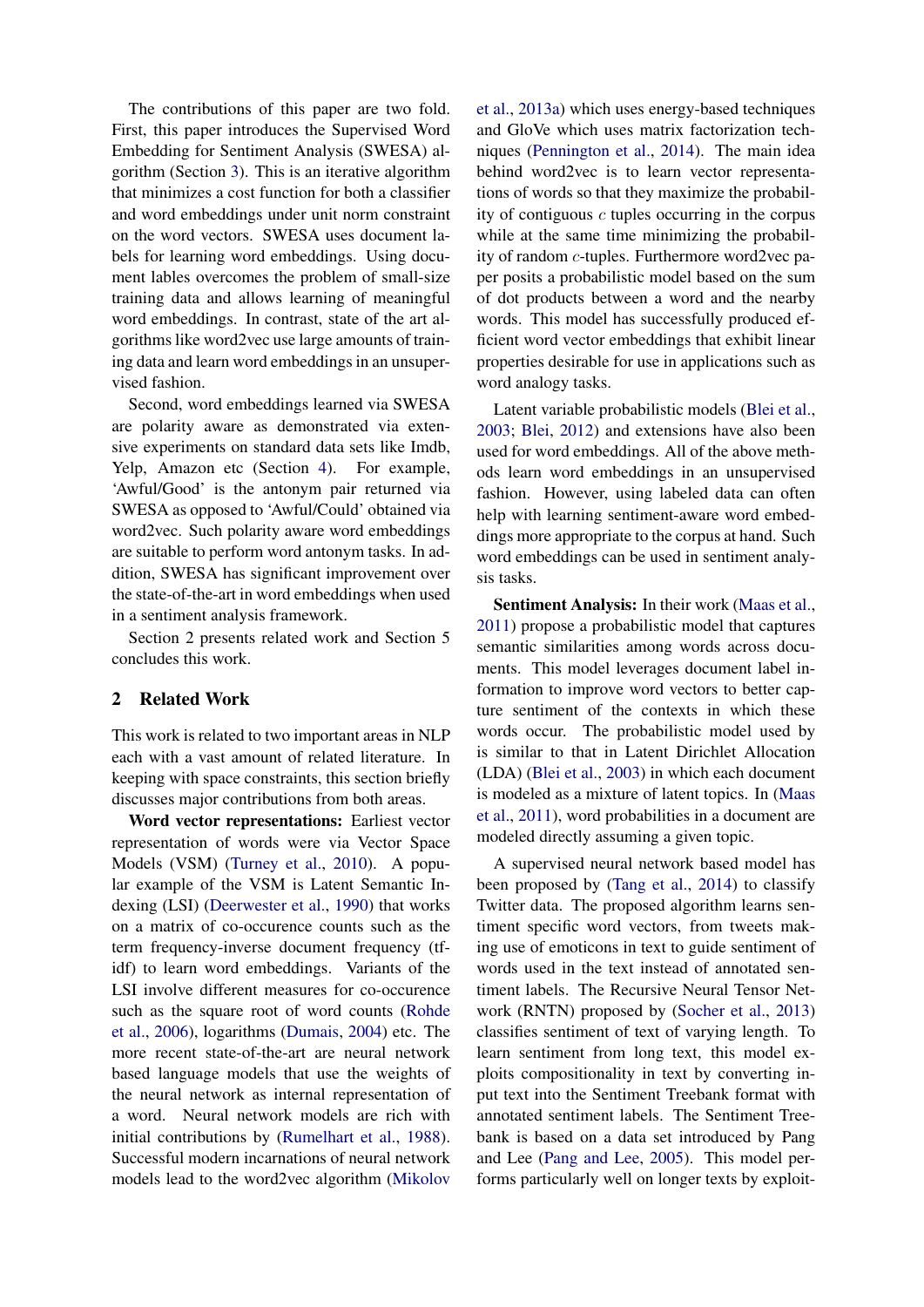ing compositionality as opposed to a regular bag of features approach.

Notation: Throughout this paper we shall denote word vectors as  $\mathbf{w}_j \in \mathbb{R}^k$ , for  $j = 1, \dots, V$ , where *V* indicates the size of the vocabulary. The matrix of word vectors is **W** where  $W =$  $[\mathbf{w}_1, \mathbf{w}_2, \dots, \mathbf{w}_V] \in \mathbb{R}^{k \times V}$ . The classifier to be learned is represented by  $\boldsymbol{\theta} \in \mathbb{R}^k$ , weights of word vectors  $w_i$  in document i are contained in the vector  $\phi_i \in \mathbb{R}^V$ , and the document label of the  $i^{th}$  document is indicated by  $y_i$ , document *i* is represented as  $d_i = W \phi_i$ . Let  $\Phi = [\phi_1, \phi_2, \dots, \phi_N] \in \mathbb{R}^{V \times N}$  be the matrix containing weight vectors  $\phi_i$  and vector  $y =$  $[y_1, y_2, ... y_N]$  be the vector containing document labels.

# <span id="page-2-0"></span>3 Supervised Word Vectors for Sentiment Analysis

Given a collection of documents  $d_1, d_2, \ldots d_N$ with binary sentiments  $y_1, y_2, \ldots, y_N$  respectively, the aim is to learn a classifier that when given a new, previously unseen document  $d$  can accurately estimate the sentiment of the document. There could be class imbalance in the training data and the algorithm should explicitly account for such a class imbalance. This problem is approached by introducing a new algorithm called SWESA. SWESA simultaneously learns word vector embeddings and a classifier, by making use of document polarity/sentiment labels. Representation of documents within SWESA is motivated by the fact that in short texts like "I am sad", "I am happy", polarity of the sentence hinges on the words "sad" and "happy". As a result, by learning polarity aware word embeddings, good vector representations for documents can be achieved. For instance, in the above example, the distance between the vectors  $(\mathbf{w}_I + \mathbf{w}_{am} + \mathbf{w}_{sad})$ and  $(\mathbf{w}_I + \mathbf{w}_{am} + \mathbf{w}_{happy})$  would capture dissimilarities in sentiment of these two documents while at the same time reflecting similarities in sentence structure.

Text documents in this framework are represented as a weighted linear combination of words in a given vocabulary. Weights can be either the term frequencies (tf) of words within each document or term frequency-inverse document frequency (tf-idf). Weights provided as input to SWESA for experiments described in Section 4 are term frequencies. This weighting scheme is

chosen to mimic the concept of local context used in the word2vec family of algorithms. Global cooccurrence information can be leveraged by using tf-idf for weighting words in documents. Such an approach in not entirely unheard off in sentiment analysis tasks, where word embeddings are considered as features for a classification algorithm [\(Labutov and Lipson,](#page-8-14) [2013\)](#page-8-14).

SWESA aims to find vector representations for words, and by extension of text documents such that applying a nonlinear transformation  $f$  to the product  $(\theta^{\top} \mathbf{W} \phi)$  results in a binary label y indicating the polarity of document. Mathematically we assume that,

<span id="page-2-3"></span><span id="page-2-1"></span>
$$
\mathbb{P}[Y=1|d=\mathbf{W}\,\boldsymbol{\phi},\boldsymbol{\theta}] = f(\boldsymbol{\theta}^\top\,\mathbf{W}\,\boldsymbol{\phi}) \quad (1)
$$

for some function  $f$ . In order to solve for  $\theta$  and W, a regularized negative likelihood minimization problem is solved. This optimization problem is as [\(1\)](#page-2-1) and can be solved as a minimization problem with objective function,

$$
J(\theta, \mathbf{W}) \stackrel{\text{def}}{=} \frac{-1}{N} \Big[ C_+ \sum_{y_i = +1} \log \mathbb{P}(Y = y_i | \mathbf{W} \phi_i, \theta) + C_- \sum_{y_i = -1} \log \mathbb{P}(Y = y_i | \mathbf{W} \phi_i, \theta) \Big] + \lambda_{\theta} ||\theta||_2^2.
$$
\n(2)

This optimization problem can now be written as

<span id="page-2-2"></span>
$$
\min_{\substack{\theta \in \mathbb{R}^k, \\ \mathbf{W} \in \mathbb{R}^{k \times V}}} J(\theta, \mathbf{W})
$$
(3)  
s.t. 
$$
\|\mathbf{w}_j\|_2 = 1 \,\forall j = 1, \dots V.
$$

The vector  $\phi_i$  is a vector of weights, corresponding to the different words, for document  $d_i$ . As mentioned previously, for testing SWESA term frequencies of different words in a certain document *i* are used in  $\phi_i$ .  $\lambda_\theta > 0$  is the regularization parameter for the classifier  $\theta$ ,  $C_+$  is the cost associated with misclassifying a document from the positive class and  $C_$  is the cost associated with misclassifying a document from the negative class. Following the heuristic suggested by [\(Lin et al.,](#page-8-15) [2002\)](#page-8-15),  $C_+ = \frac{N_-}{N}$  $\frac{N}{N}$  and  $C_-=\frac{N_+}{N}$  $\frac{N_+}{N_+}$ , where  $N_+$  is the number of positive documents in the corpus and N<sup>−</sup> is the number of negative documents in the corpus. This scheme is particularly useful when dealing with data sets with imbalanced classes.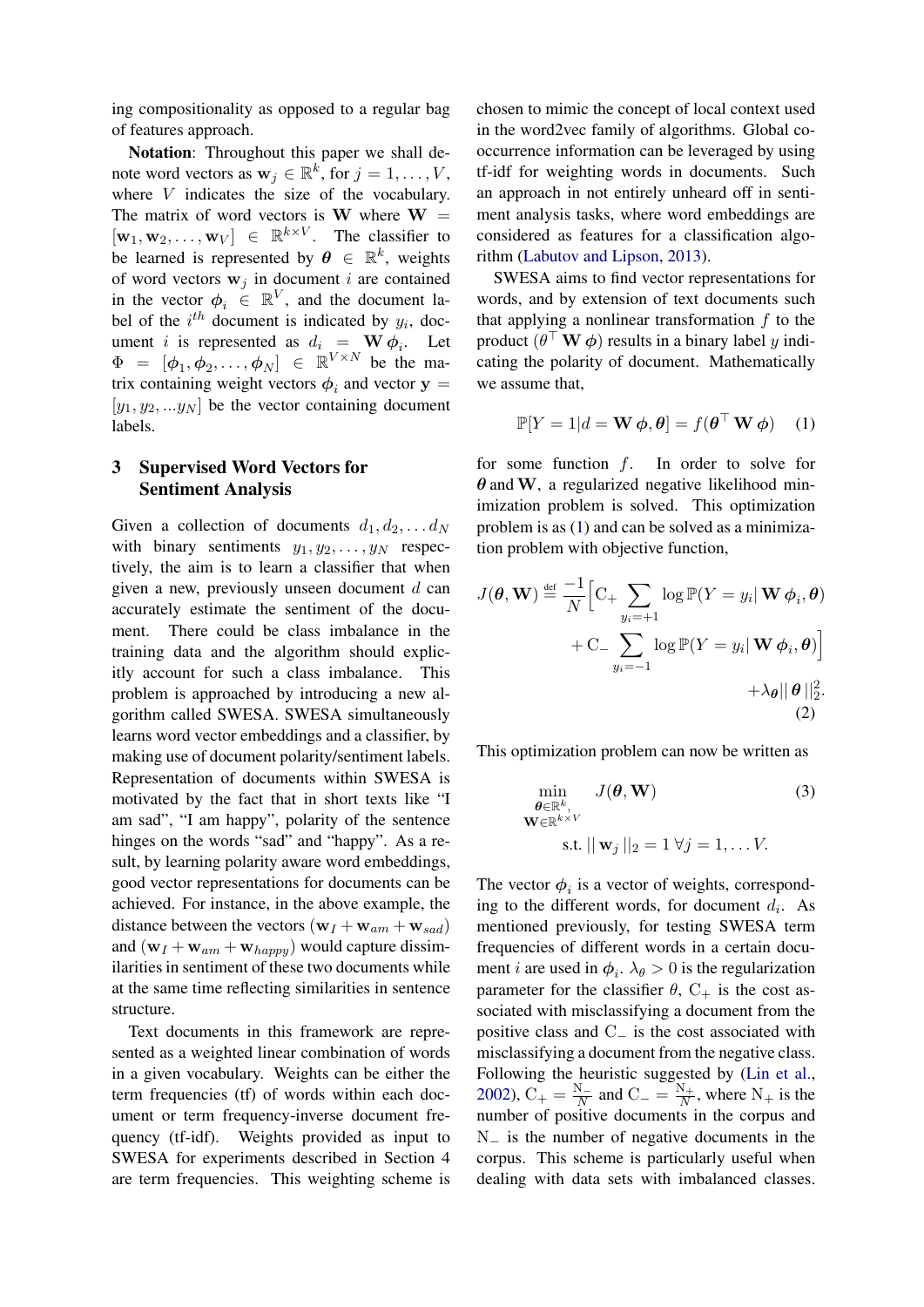When using a balanced data set  $C_+ = C_-.$  Sentiment in a given document is captured by the document label  $y_i$ , which in this framework is a binary label that capture sentiments such as 'positive/negative' or 'threatening/benign' depending on the data set.

The unit norm constraint in the optimization problem shown in [\(3\)](#page-2-2) is enforced on word embeddings to discourage degenerate solutions of  $w_i$ . For example in the absence of this constraint, the optimal  $\mathbf{w}_j^*$  is typically a vector of zeros. Note that this optimization problem is bi-convex, but it is not jointly convex in the optimization variables. Algorithm [1](#page-3-0) shows the algorithm that we use to solve the optimization problem in [\(3\)](#page-2-2). This algorithm is an alternating minimization procedure that initializes the word embedding matrix  $\bf{W}$  with  $\bf{W}_0$  and then alternates between minimizing the objective function w.r.t. the weight vector  $\theta$  and the word embeddings W.

<span id="page-3-0"></span>Algorithm 1 Supervised Word Embeddings for Sentiment Analysis (SWESA)

- **Require:**  $W_0$ ,  $\Phi$ ,  $C_+$ ,  $C_-$ ,  $\lambda_{\theta}$ ,  $0 < k < V$ , Labels:  $y = [y_1, \ldots, y_N]$ , Iterations:  $T > 0$ , 1: Initialize  $\mathbf{W} = \mathbf{W}_0$ . 2: for  $t = 1, ..., T$  do 3: Solve  $\theta_t \leftarrow \arg \min_{\theta} J(\theta, \mathbf{W}_{t-1}).$ 4: Solve  $\mathbf{W}_t \leftarrow \arg \min_{\mathbf{W}} J(\boldsymbol{\theta}_t, \mathbf{W}).$ 5: end for
- 6: Return  $\theta_T$ , W<sub>T</sub>

#### 3.1 Logistic regression model

The optimization problem in [\(2\)](#page-2-3) assumes a certain probability model and minimizes the negative loglikelihood under norm constraints. While, the specific goal of the user might dictate an appropriate choice of probabilistic model, for a large class of classification tasks such as sentiment analysis, the logistic regression model is widely used. In this section it is assumed that the probability model of interest is the logistic model. Under this assumption the minimization problem in Step 3 of Algorithm [1](#page-3-0) is a standard logistic regression prob-lem<sup>[1](#page-3-1)</sup>. Many specialized solvers have been devised for this problem and in this implementation of SWESA, a standard off-the-shelf solver available in the scikit-learn package in Python is used.

In order to solve the optimization problem in line 4 of Algorithm [1](#page-3-0) a projected stochastic gradient descent (SGD) with suffix averaging [\(Rakhlin et al.,](#page-8-16) [2011\)](#page-8-16) is used. In suffix averaging the last few iterates obtained during stochastic gradient descent are averaged. Suffix averaging guarantees that the noise in the iterates is reduced and has been shown to achieve almost optimal rates of convergence for minimization of strongly convex functions. For experiments in Section [4](#page-5-0) we set  $\tau = 50$ .

Gradient updates for W given  $\theta$  are of the form

$$
\nabla J(\boldsymbol{\theta}, \mathbf{W}) = \frac{1}{N} \Big[ \sum_{y_i = +1} \frac{-C_+ y_i \boldsymbol{\theta} \boldsymbol{\phi}_i^{\top}}{1 + e^{y_i(\boldsymbol{\theta}^{\top} \mathbf{W} \boldsymbol{\phi}_i)}} + \sum_{y_i = -1} \frac{-C_- y_i \boldsymbol{\theta} \boldsymbol{\phi}_i^{\top}}{1 + e^{y_i(\boldsymbol{\theta}^{\top} \mathbf{W} \boldsymbol{\phi}_i)}} \Big].
$$
\n(4)

Algorithm [2](#page-3-2) implements the SGD algorithm (with stochastic gradients instead of full gradients) for solving the optimization problem in step 4 of Algorithm [1.](#page-3-0)

<span id="page-3-2"></span>

|  |  | Algorithm 2 Stochastic Gradient Descent for W |  |  |  |  |
|--|--|-----------------------------------------------|--|--|--|--|
|--|--|-----------------------------------------------|--|--|--|--|

- **Require:**  $\theta$ ,  $\gamma$ , **W**<sub>0</sub>, Labels:  $\mathbf{y} = [y_1, \dots, y_N]$ , Iterations: N, step size:  $\eta > 0$ , and suffix parameter:  $0 < \tau \leq N$ .
	- 1: Randomly shuffle the dataset.
- 2: for  $t = 1, ..., N$  do
- 3: Set  $C_t = C_+$  if  $y_t = +1$ ,  $C_t = C_-$  if  $y_t = -1.$
- 4:  $\widetilde{\mathbf{W}}_{t+1} = \mathbf{W}_{t} \frac{\eta C_{t}}{1+e^{y_{i}(\boldsymbol{\theta}^{\top})}}$  $\frac{\eta C_t}{1+e^{y_i(\boldsymbol{\theta}^\top \mathbf{W} \boldsymbol{\phi}_i)}} \times (-y_i \, \boldsymbol{\theta} \, \boldsymbol{\phi}_i^\top)$
- 5:  $\mathbf{W}_{t+1,j} = \mathbf{W}_{t+1,j} / ||\mathbf{W}_{t+1,j}||_2 \ \forall j =$  $1, 2, \ldots, V$
- 6:  $\eta \leftarrow \frac{\eta}{t}$
- 7: end for
- 8: Return  $\mathbf{W} = \frac{1}{\tau}$  $\frac{1}{\tau} \sum_{t=N-\tau}^N \mathbf{W}_t$

#### 3.2 Initialization of W

Two different initialization procedures are used to obtain  $W_0$ . The first method uses the Latent Semantic Analysis [\(Dumais,](#page-8-6) [2004\)](#page-8-6) procedure to form the matrix of word vectors  $W_0$  from the given corpus of text documents. The second method uses the word2vec algorithm to form word vector matrix  $W_0$  from the corpus.

### <span id="page-3-3"></span>3.3 Dimensionality of Word Vectors

In most previous literature on learning word embeddings the choice of  $k$  is ad-hoc and usually

<span id="page-3-1"></span><sup>&</sup>lt;sup>1</sup>A bias term,  $\gamma$  can be trivially introduced in the logistic regression model.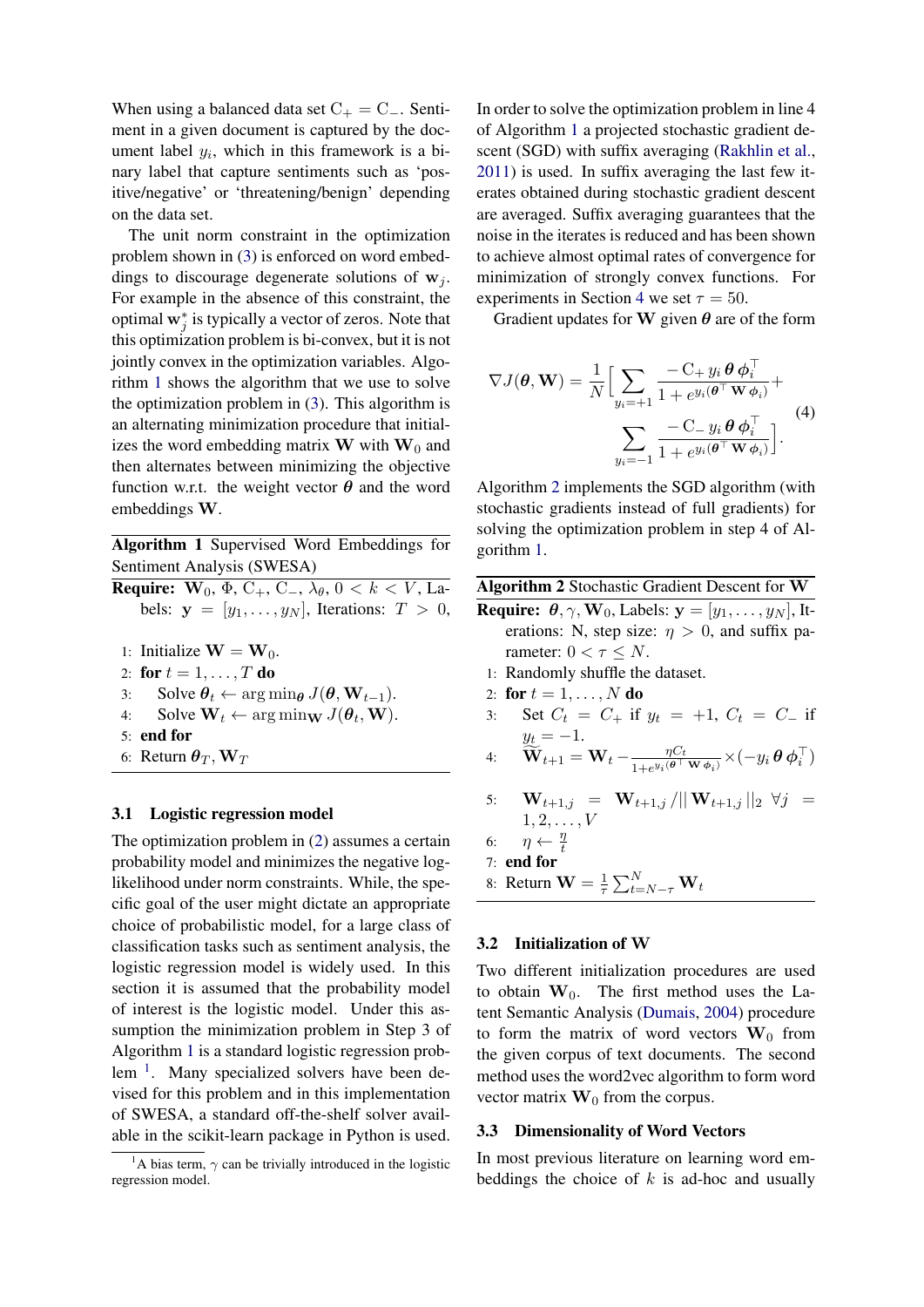<span id="page-4-0"></span>

Figure 1: *This figure shows*  $err_k(\Phi)$  *versus* k on *the left, and the average precision versus dimension plot for the learned word vectors on the right.*

fixed to some small number. In this paper, it is suggested that the spectrum of matrix  $\Phi$  be used to determine  $k$ . Typically,  $k$  is required to be large enough so as to capture the intricacies in the data but at the same time small enough to avoid over fitting. In order to find the best  $k$ , the effective rank of the matrix  $\Phi$  is calculated. The effective rank [\(Ganti et al.,](#page-8-17) [2015\)](#page-8-17) of a matrix  $\Phi$  is defined as the smallest  $k \in \mathbb{N}$ , such that the best rank-k approximation,  $\Phi_k$ , of the matrix  $\Phi$ , satisfies

$$
\operatorname{err}_{k}(\Phi) \stackrel{\text{def}}{=} \frac{||\Phi - \Phi_{k}||_{F}^{2}}{||\Phi||_{F}^{2}} \le \epsilon,
$$
 (5)

Here  $|| \cdot ||_F$  indicates the Frobenius norm. This notion of effective rank has the intuitive meaning that the energy in the the  $k + 1, \ldots$  singular value of the matrix  $\Phi$  is small relative to the entire spectrum. To demonstrate that such choices of  $k$  are good a simple synthetic experiment is performed. SWESA is run on a synthetic data set of 400 text documents split into 5 pairs of training and testing data sets. A polarized vocabulary of 40 words is built, comprising of 15 positive, 15 negative and 10 neutral words. A text document is assigned a negative label if at least 70% of the words in the document are negative. Similarly, a text document is labeled positive if at least 70% of the words in the document are positive. This synthetic data set is unbalanced, with 10% positive documents and the rest negative. The  $\Phi$  matrix here is a matrix of term frequencies. Since the data set is relatively noise free, a value of  $\epsilon = 0.15$ . As can be seen from Figure [1,](#page-4-0) the effective rank at this choice of  $\epsilon$  is  $k = 15$ . For this value of k the average precision is 1. This demonstrates, the fact that the above definition of effective rank provides us with a good mechanism to pick good values of k.

# 3.4 Convergence of SWESA and comparison to other algorithms

At a high level, SWESA can be seen as a variation of the supervised dictionary learning problem (SDL). Within SDL [\(Mairal et al.,](#page-8-18) [2009\)](#page-8-18) given labeled data  $(x_1, y_1), (x_2, y_2), \ldots, (x_n, y_n)$ , and unlabeled part of the data that lies in a  $d$  dimensional space, the goal is to learn a dictionary  $D$  of size  $d \times k$ ,  $(k \gg d)$  such that each  $x_i = Dz_i$  where  $z_i$  is a sparse encoding of  $x_i$  w.r.t. dictionary D. Further, the label is generated by a linear classifier w.r.t  $z_i$ , i.e.  $y_i = \mathbf{W}^\top z_i$ . The learning problem is to estimate the dictionary, the codes of each data point and the classifier. SWESA can be roughly mapped to the SDL by considering dictionary D of size  $k \times V$ , where each column corresponds to a word embedding.

However there are three main differences between SDL and SWESA. (i) In SDL the input is a labeled dataset where each data point is already represented as a vector. This allows, a definition of reconstruction error that is used in algorithms designed for SDL. In contrast, SWESA has labeled unstructured data which does not have a direct vector representation and the aim is to learn vector representations for such data. As a result the notion of reconstruction error used in SDL does not apply to SWESA and hence the optimization formulation used is significantly different from the one used in SDL (ii) In SDL sparse encoding of each data point is to be learned, whereas in SWESA this sparse encoding is considered to be known and is proportional to the number of times a word appears in the document. (iii) Finally, in SDL the classifier is a high-dimensional vector that acts on the latent codes. For SDL and other problems such as matrix completion [\(Jain](#page-8-19) [et al.,](#page-8-19) [2013\)](#page-8-19), convergence properties of alternating minimization have been studied. While the current analysis techniques might not apply to SWESA, due to the above mentioned differences, we conjecture that similar ideas might be useful for convergence analysis of SWESA.

Standard methods like Naive Bayes use one-hot encoding for words and hence fails to capture semantic relationships between words. In contrast, SWESA learns word embeddings that capture polarity. Neural network models learn complicated functions on the data, which makes them a poor algorithmic tool in the presence of limited data.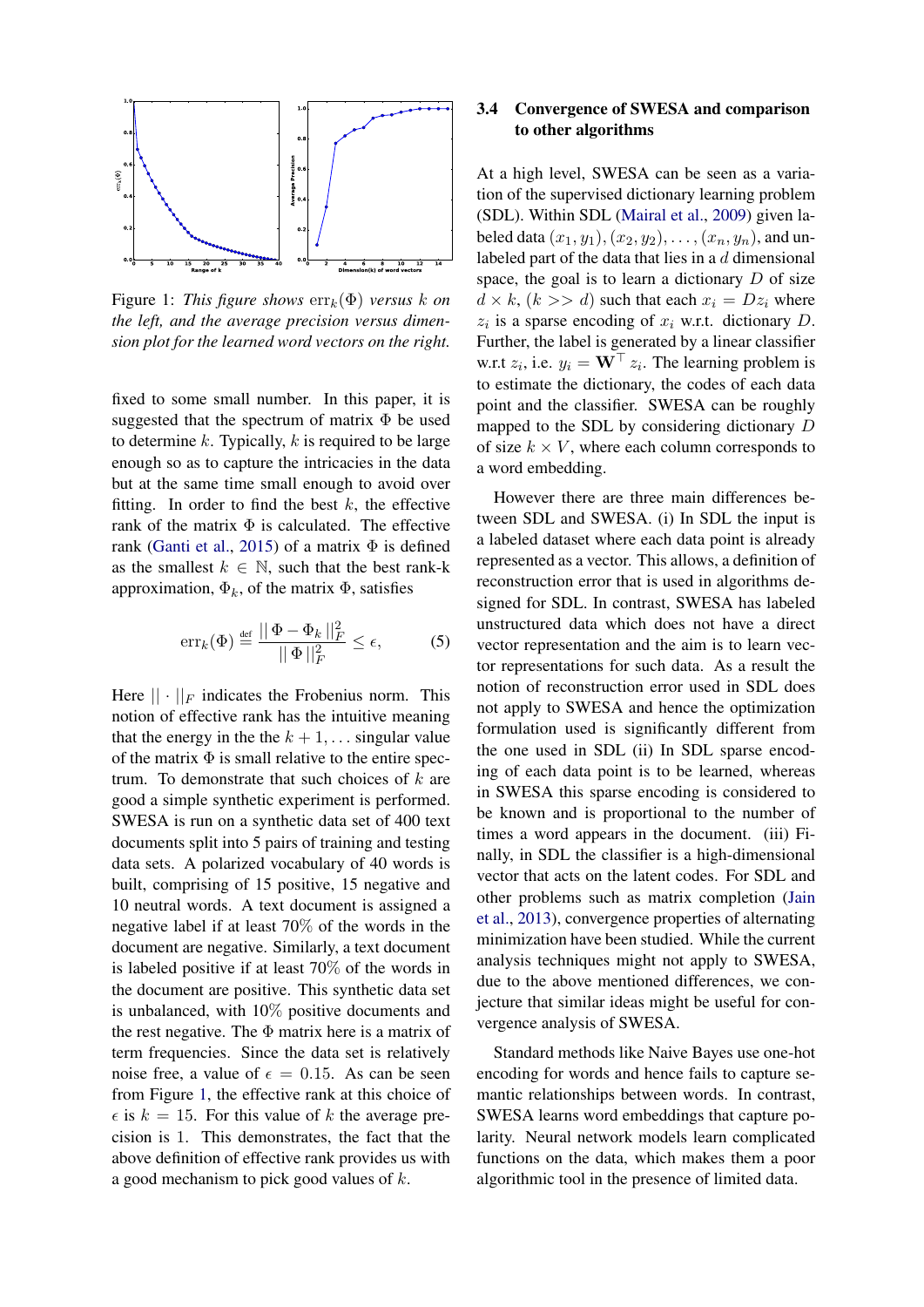### <span id="page-5-0"></span>4 Experimental Evaluation and Results

To examine its effectiveness, SWESA is compared against the following baselines,

- 1. Naive Bayes classifier: The classic Naive Bayes classifier for sentiment classification based on the Bag-of-Words features, optimized in NLTK toolkit in Python is used.
- 2. Recursive Neural Tensor Network (RNTN): RNTN proposed by [\(Socher](#page-8-12) [et al.,](#page-8-12) [2013\)](#page-8-12) learns compositionality form text of varying length and performs classification in a supervised fashion with fine grained sentiment labels. Since SWESA is aimed at binary classification, RNTN is also used in a binary classification framework. RNTN is shown to perform better than the previously proposed Recursive Auto Encoder (RAE) by [\(Socher et al.,](#page-8-20) [2011\)](#page-8-20) and hence SWESA is not compared against RAE.
- 3. Two-Step (TS): This baseline is introduced to test the effectiveness of unsupervised embedding algorithms like LSA and word2vec as features for document sentiment classification . Two-step performs the following two steps to perform sentiment analysis. (i) Learn the unigram word embeddings in an unsupervised fashion and use them to obtain document embeddings via weighted linear combination. (ii) Use the obtained document embeddings to learn a logistic regression classifier for sentiment analysis.

SWESA is compared against RNTN and not Sentiment-Specific Word Embeddings (SSEW) which is a competing neural network model developed by [\(Tang et al.,](#page-9-1) [2014\)](#page-9-1) for three main reasons, i) the SSEW algorithm was developed specifically for sentiment analysis on twitter data and uses emoticons in the tweets as sentiment labels. In contrast in the data sets considered here emoticons are usually absent. Moreover, the structure and language characteristics of Twitter data is unlike the datasets of interest in this work, making SSEW unsuitable [\(Blitzer et al.,](#page-8-21) [2007\)](#page-8-21). ii) the RNTN algorithm can handle texts of varying length. In contrast SSEW is limited to tweets which are always less than 140 characters long. iii) a well developed, readily usable code is available for RNTN, but not for SSEW.

Experimental Set Up: SWESA is tested against the baselines on four data sets, some of which are balanced and some of which are unbalanced. Each data set is split into 10 train-test data pairs. In the case of the unbalanced data set the ratio of classes is held consistent across training and test data pairs. The hyperparameter  $\lambda_{\theta}$  is tuned on the training data via cross validation. Similarly, T i.e the number of iterations of SWESA until convergence, is determined by running the experiment on the training data for a range of values of T. The value of  $T$  beyond which there is no significant change i.e the difference between consequent values of the objective function is  $\leq 10^{-5}$ , is selected. Since real data sets are noisier compared to the synthetic data set used in Section [3.3,](#page-3-3)  $\epsilon = 0.3$ is selected. Average Area Under the Curve (AUC) and precision scores from all 10 test data sets are reported. Precision (pr) is calculated as the ratio of number of true positives (tp) to the number of true positives (tp) + false positives (fp) i.e,  $pr = \frac{tp}{tp + fp}$ . Area Under the Curve (AUC) is obtained by applying the trapezoidal rule to calculate area from the ROC curve. All data sets used in Section [4.1](#page-5-1) are tokenized and non textual characters are removed. Since the data sets are small, unlike in [\(Le and](#page-8-1) [Mikolov,](#page-8-1) [2014\)](#page-8-1) all words tokenized from the data sets are retained in the vocabulary. word2vec is trained using hyperparameters similar to the default values in [\(Le and Mikolov,](#page-8-1) [2014\)](#page-8-1). Similarly, default hyperparameters reported by [\(Socher et al.,](#page-8-12) [2013\)](#page-8-12) are used for training the RNTN.

#### <span id="page-5-1"></span>4.1 Results on sentiment analysis task.

Figures [2a](#page-7-1) and [2b](#page-7-1) show the average precision and average  $AUC<sup>2</sup>$  $AUC<sup>2</sup>$  $AUC<sup>2</sup>$  scores respectively of all baselines and SWESA on four data sets of which three balanced data sets (Yelp, Amazon and IMDB) consist of 1000 reviews of food, products and movies respectively. Each review is labeled as 'Positive' or 'Negative'. These data sets are available for download from the UCI repository [\(M.Lichman,](#page-8-22) [2013\)](#page-8-22). The CHESS data set consists of 2500 documents obtained from a mobile phone based intervention treatment that provides services for recovery maintenance and relapse prediction for alcohol addicts [\(Gustafson et al.,](#page-8-23) [2014\)](#page-8-23). This is an unbalanced data set where the number of documents suggestive of relapse ( $\approx 8\%$ ) in a user are

<span id="page-5-2"></span><sup>&</sup>lt;sup>2</sup>AUC scores are not available for RNTN since it is not possible to determine prediction probabilities from this model.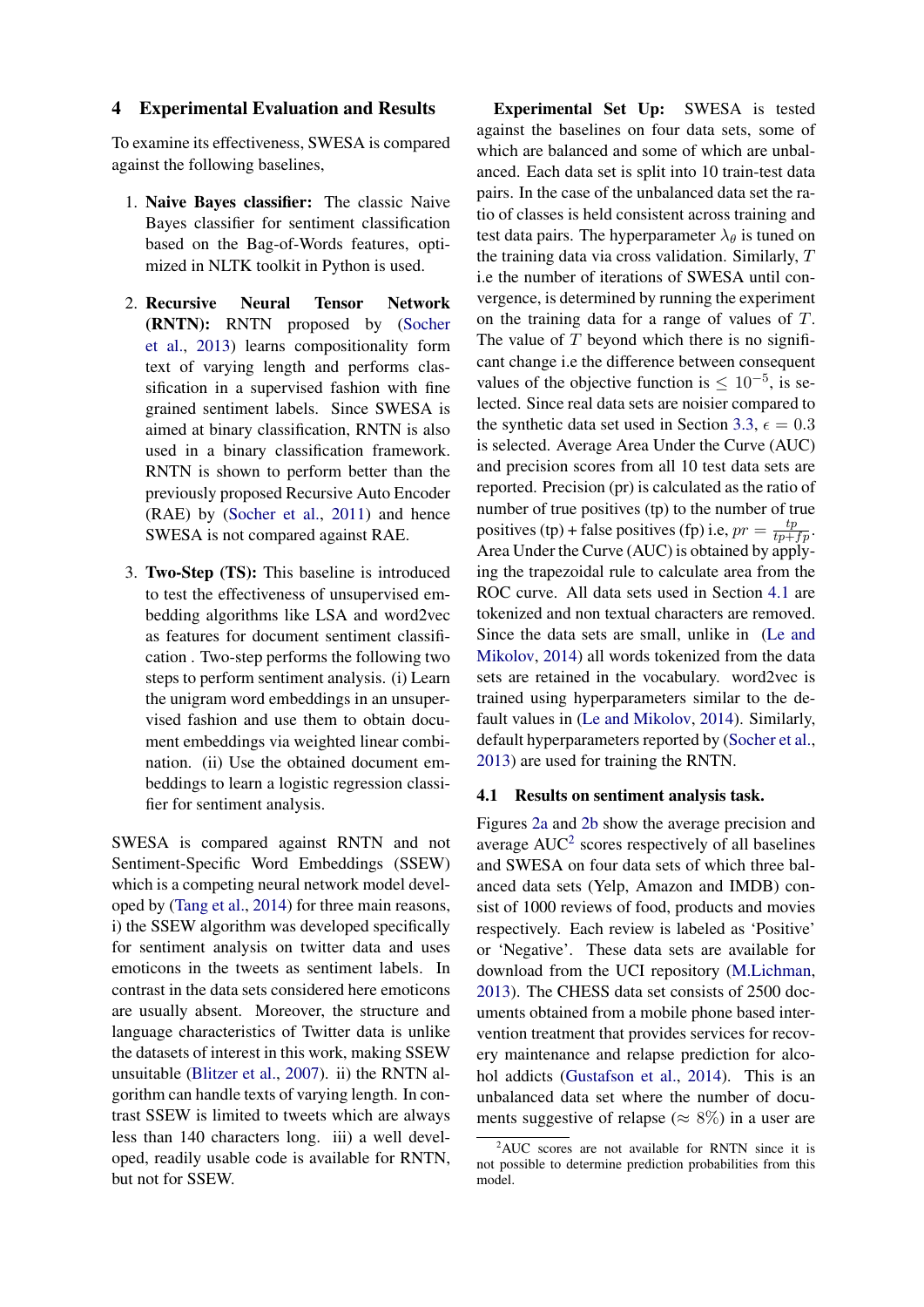far outnumbered by users discussing their sobriety. Each message is labeled as 'threat' suggesting a relapse risk and 'not threat' indicating well being. This data set is proprietary of the study conducted by [\(Gustafson et al.,](#page-8-23) [2014\)](#page-8-23).

*Both the neural network based baselines RNTN (sentiment classification) and word2vec (word embeddings) based Two-Step baseline perform weakly as opposed to SWESA and other baselines.* This observation is consistent with behavior of neural network based algorithms on small data sets. Despite being pre trained on the Wikipedia corpus, word2vec derived embeddings used in Two-Step fail to perform as well as SWESA consistently on all four data sets, achieving a maximum precision of 0.7109 on the Amazon data set. On the same data set the two different initializations of SWESA achieve precision scores of 0.8036 and 0.8031. Failure of Two-step with word2vec can be attributed to the lack of supervision during training and also to the disparity in training and test data.

SWESA learns meaningful embeddings from text as opposed to methods like Naive Bayes where word frequencies are used to obtain one hot encodings for documents. Hence embeddings learned via SWESA are better suited for sentiment analysis. This can be seen via the average precision and AUC of 0.7254 and 0.6116 achieved by NB on the Amazon data set as opposed to the average precision and AUC of 0.8031 and 0.8754 achieved by SWESA with the LSA initialization. As seen from figures [2a,2b](#page-7-1) this behavior is consistent across the other balanced data sets and the CHESS data set with imbalanced classes. To highlight the qualitative performance of SWESA, cosine similarity between document representations via SWESA and Two-Step are evaluated. Top three reviews obtained from Two-Step and SWESA most similar to the sample review *"First off the reception sucks, I have never had more than 2 bars, ever."* are,

- 1. SWESA
	- "The worst phone I've ever had.... Only had it for a few months."
	- "I recently had problems where I could not stay connected for more than 10 minutes before being disconnected."
	- "Then I exchanged for the same phone, even that had the same problem."

|        | <b>Average Precision</b> | <b>STD</b> |
|--------|--------------------------|------------|
| Amazon | 0.8284                   | 0.0067     |
| IMDR   | 0.8388                   | 0.0070     |
| Yelp   | 0.8331                   | 0.0111     |

Table 1: *This table shows the average precision obtained by pre-trained RNTN on three balanced data sets.*

2. Two-Step

- "But it does get better reception and clarity than any phone I've had before."
- "none of the new ones have ever quite worked properly"
- "In the span of an hour, I had two people exclaim "Whoa - is that the new phone on TV?!?""

A similar analysis is performed and holds consistently across the other 3 data sets and is available in the supplemental material. This shows that SWESA propagates document level polarity onto word embeddings which helps in sentiment analysis.

Failure of pre-trained RNTN: Neural network based RNTNs work well when trained on large data sets. In their work [\(Socher et al.,](#page-8-12) [2013\)](#page-8-12) train RNTN on the Pang and Lee data set [\(Pang and](#page-8-13) [Lee,](#page-8-13) [2005\)](#page-8-13) of 10k movie reviews. Table shows the average precision obtained by pre-trained RNTN on all data sets. Note that difference in average precision scores between pre-trained RNTN and SWESA is considerably small given that pretrained RNTN is trained on a dataset that is 10 times the size of training data for SWESA. This observation is best illustrated on the Amazon dataset where average precision of pre-trained RNTN are approximately 0.83 and of SWESA is 0.81. However, pre-trained RNTN does particularly poorly on the CHESS data set. While it is know that difference in language structure and vocabulary of training and test data introduces some error [\(Blitzer et al.,](#page-8-21) [2007\)](#page-8-21), pre-trained RNTN fails to classify most messages in the CHESS data set. Also, pre-trained RNTN does a poor job in accounting for class imbalance in the CHESS data set because of which precision scores in the messages that do get classified are extremely low.

Polarity of word embeddings. The objective of SWESA is to perform effective sentiment analysis by learning embeddings from text documents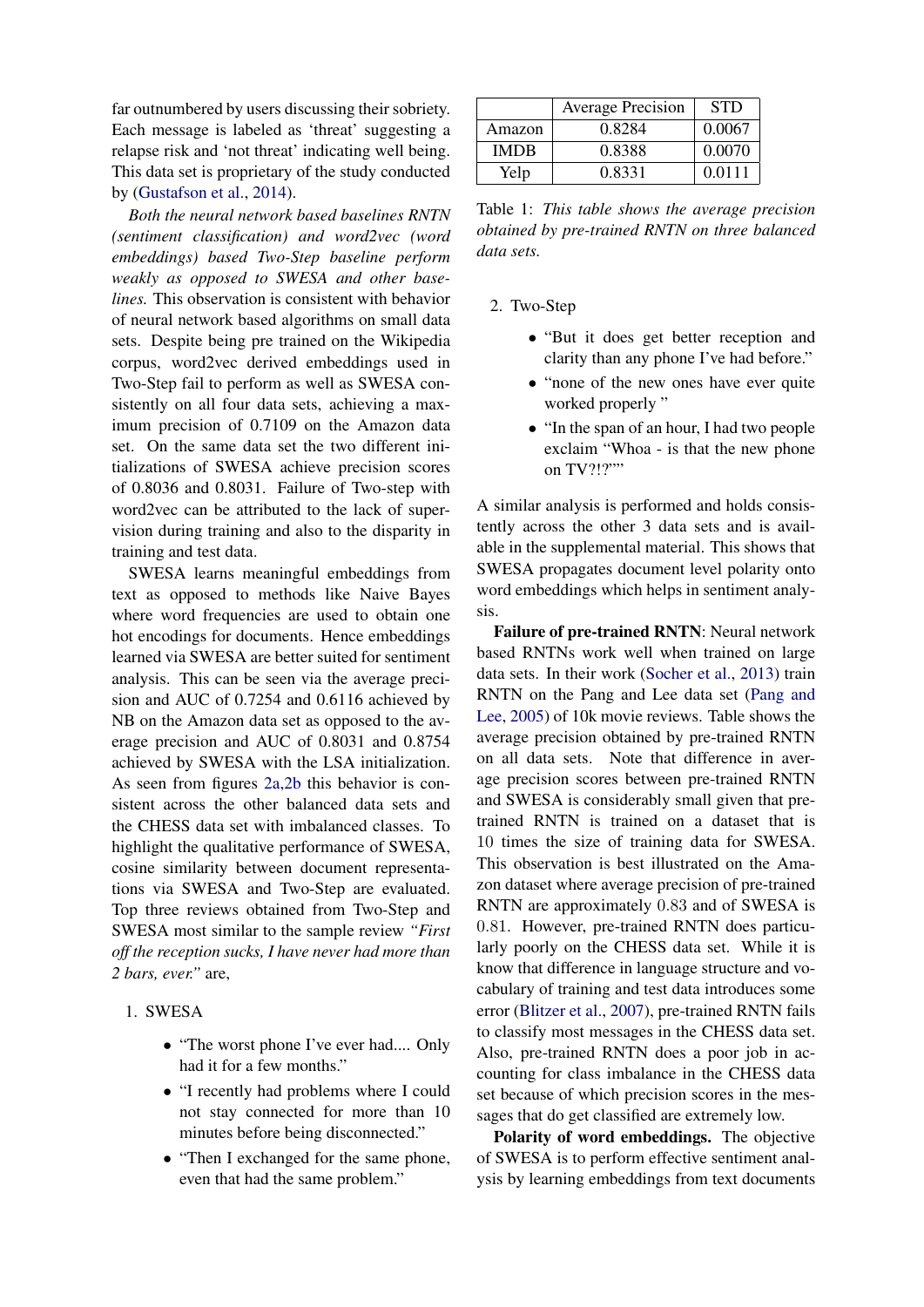<span id="page-7-1"></span>

(a) *This figure shows the average precision scores obtained by* (b) *This figure shows the average AUC scores obtained by baselines and SWESA on all four data sets. Each error bar baselines and SWESA on all four data sets. Each error bar* represents the average precision score obtained by running all represents the average AUC score obtained by running all al*algorithms on 10 testing sets. gorithms on 10 testing sets.*

with sentiment labels. As a consequence of which word level polarity is preserved in vector space. That is, given words 'Good,''fair' and 'Awful,' the antonym pair 'Good/Awful' is determined by calculating the cosine similarity between  $w_{Good}$ and  $w_{Awful}$ . Figure [3](#page-7-2) shows a small sample of word embeddings learned on the Amazon data set by SWESA and word2vec. The cosine similarity (angle) between the most dissimilar words is calculated and owing to the assumptions on word embeddings, words are depicted as points on the unit circle. From figure [3](#page-7-2) it is evident that a supervised algorithm like SWESA projects document level polarity onto word level embeddings while an unsupervised algorithm like word2vec that learns embeddings of words via virtue of word co-occurrences will fail to embed polarity. It is important to notice that SWESA learns word polarities by using document polarities, and these word polarities are useful for antonym tasks. Unlike classical antonym tasks where examples of known antonym pairs are provided, in our setup no such pairs are provided, and yet SWESA was able to do a good job discovering antonym pairs. For example the most dissimilar word to given word 'Excellent' is 'Poor' when learned via SWESA as opposed to 'Work' when learned via word2vec. Thus, word antonym pairs  $(w_a, w)$  can be obtained by calculating cosine similarities. These examples illustrate that SWESA captures sentiment polarity at word embedding level despite limited data.

## 5 Conclusions and Future work

This paper introduces SWESA, a novel iterative algorithm that simultaneously learns polarity aware word embeddings and a classifier to perform sentiment analysis in a supervised learn-

<span id="page-7-2"></span>

Figure 3: *This figure depicts word embeddings on a unit circle. Most dissimilar word pairs are plotted based on the cosine angle between the respective word embeddings learned via SWESA and word2vec.*

ing framework. SWESA overcomes the limitations posed by small sized data sets to neural network based learning algorithms. Assumptions on the structure of word embeddings within SWESA preserve structural properties desirable of embeddings typically obtained via neural network based embedding algorithms. As future work, it is proposed that the geometric interpretation of the semantic relationships between word embeddings be used to mine additional semantic relationships between words and concepts in data.

# **References**

<span id="page-7-0"></span>David M Blei. 2012. Probabilistic topic models. *Communications of the ACM* 55(4):77–84.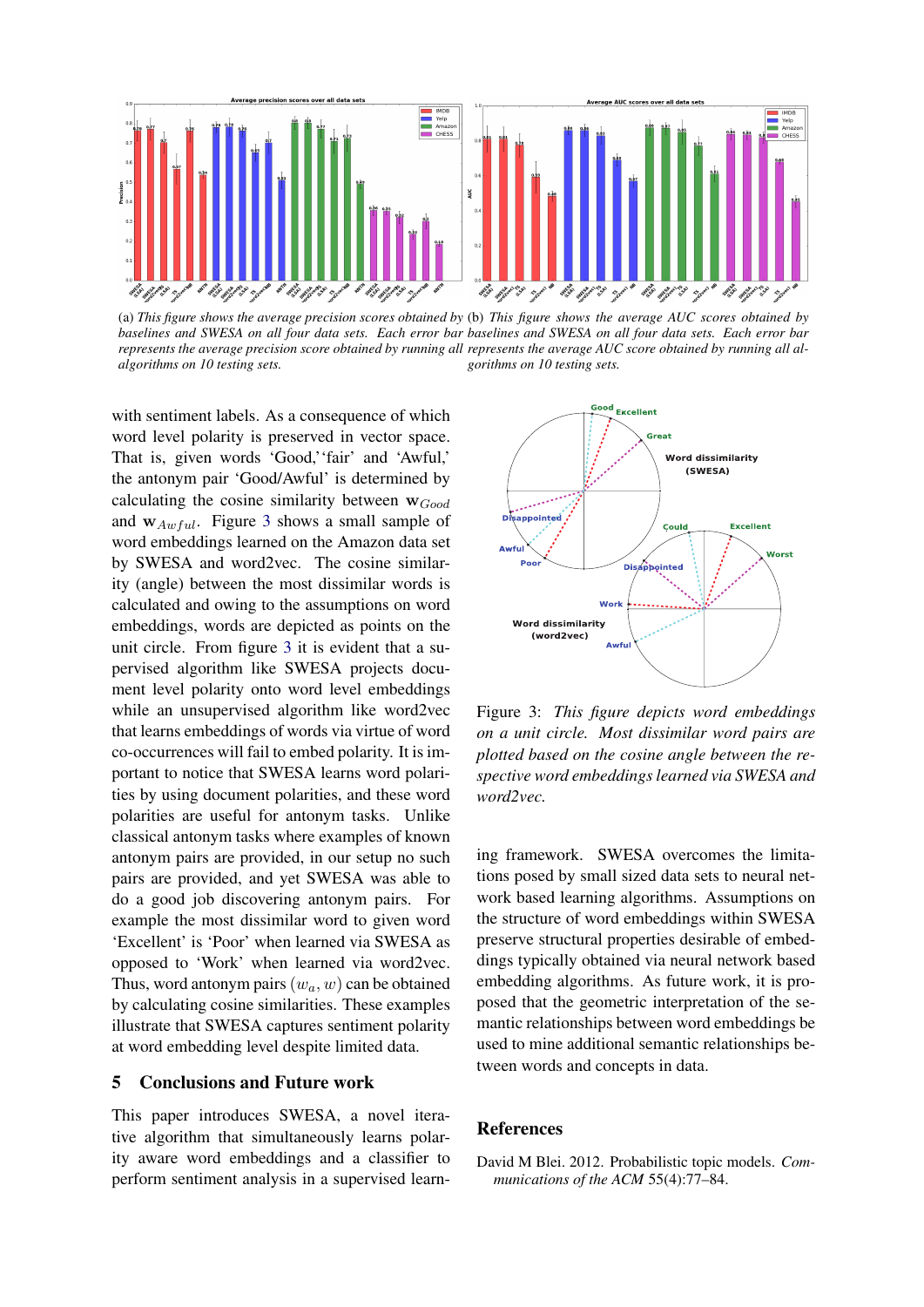- <span id="page-8-10"></span>David M Blei, Andrew Y Ng, and Michael I Jordan. 2003. Latent dirichlet allocation. *Journal of machine Learning research* 3(Jan):993–1022.
- <span id="page-8-21"></span>John Blitzer, Mark Dredze, Fernando Pereira, et al. 2007. Biographies, bollywood, boom-boxes and blenders: Domain adaptation for sentiment classification. In *ACL*. volume 7, pages 440–447.
- <span id="page-8-4"></span>Scott Deerwester, Susan T Dumais, George W Furnas, Thomas K Landauer, and Richard Harshman. 1990. Indexing by latent semantic analysis. *Journal of the American society for information science* 41(6):391.
- <span id="page-8-6"></span>Susan T Dumais. 2004. Latent semantic analysis. *Annual review of information science and technology* 38(1):188–230.
- <span id="page-8-17"></span>Ravi Sastry Ganti, Laura Balzano, and Rebecca Willett. 2015. Matrix completion under monotonic single index models. In *Advances in Neural Information Processing Systems*. pages 1873–1881.
- <span id="page-8-23"></span>David H Gustafson, Fiona M McTavish, Ming-Yuan Chih, Amy K Atwood, Roberta A Johnson, Michael G Boyle, Michael S Levy, Hilary Driscoll, Steven M Chisholm, Lisa Dillenburg, et al. 2014. A smartphone application to support recovery from alcoholism: a randomized clinical trial. *JAMA psychiatry* 71(5):566–572.
- <span id="page-8-19"></span>Prateek Jain, Praneeth Netrapalli, and Sujay Sanghavi. 2013. Low-rank matrix completion using alternating minimization. In *Proceedings of the forty-fifth annual ACM symposium on Theory of computing*. ACM, pages 665–674.
- <span id="page-8-14"></span>Igor Labutov and Hod Lipson. 2013. Re-embedding words. In *ACL (2)*. pages 489–493.
- <span id="page-8-1"></span>Quoc V Le and Tomas Mikolov. 2014. Distributed representations of sentences and documents. In *ICML*. volume 14, pages 1188–1196.
- <span id="page-8-15"></span>Yi Lin, Yoonkyung Lee, and Grace Wahba. 2002. Support vector machines for classification in nonstandard situations. *Machine learning* 46(1-3):191–202.
- <span id="page-8-11"></span>Andrew L Maas, Raymond E Daly, Peter T Pham, Dan Huang, Andrew Y Ng, and Christopher Potts. 2011. Learning word vectors for sentiment analysis. In *Proceedings of the 49th Annual Meeting of the Association for Computational Linguistics: Human Language Technologies-Volume 1*. Association for Computational Linguistics, pages 142–150.
- <span id="page-8-18"></span>Julien Mairal, Jean Ponce, Guillermo Sapiro, Andrew Zisserman, and Francis R Bach. 2009. Supervised dictionary learning. In *Advances in neural information processing systems*. pages 1033–1040.
- <span id="page-8-8"></span>Tomas Mikolov, Kai Chen, Greg Corrado, and Jeffrey Dean. 2013a. Efficient estimation of word representations in vector space. *arXiv preprint arXiv:1301.3781* .
- <span id="page-8-0"></span>Tomas Mikolov, Ilya Sutskever, Kai Chen, Greg S Corrado, and Jeff Dean. 2013b. Distributed representations of words and phrases and their compositionality. In *Advances in neural information processing systems*. pages 3111–3119.
- <span id="page-8-22"></span>M.Lichman. 2013. [UCI machine learning repository.](http://archives.ics.uci.edu/mi) [http://archives.ics.uci.edu/mi.](http://archives.ics.uci.edu/mi)
- <span id="page-8-2"></span>David C Mohr, Michelle Nicole Burns, Stephen M Schueller, Gregory Clarke, and Michael Klinkman. 2013. Behavioral intervention technologies: evidence review and recommendations for future research in mental health. *General hospital psychiatry* 35(4):332–338.
- <span id="page-8-3"></span>Brent A Moore, Tera Fazzino, Brian Garnet, Christopher J Cutter, and Declan T Barry. 2011. Computerbased interventions for drug use disorders: a systematic review. *Journal of substance abuse treatment* 40(3):215–223.
- <span id="page-8-13"></span>Bo Pang and Lillian Lee. 2005. Seeing stars: Exploiting class relationships for sentiment categorization with respect to rating scales. In *Proceedings of the 43rd annual meeting on association for computational linguistics*. Association for Computational Linguistics, pages 115–124.
- <span id="page-8-9"></span>Jeffrey Pennington, Richard Socher, and Christopher D Manning. 2014. Glove: Global vectors for word representation. In *EMNLP*. volume 14, pages 1532– 43.
- <span id="page-8-16"></span>Alexander Rakhlin, Ohad Shamir, and Karthik Sridharan. 2011. Making gradient descent optimal for strongly convex stochastic optimization. *arXiv preprint arXiv:1109.5647* .
- <span id="page-8-5"></span>Douglas LT Rohde, Laura M Gonnerman, and David C Plaut. 2006. An improved model of semantic similarity based on lexical co-occurrence. *Communications of the ACM* 8:627–633.
- <span id="page-8-7"></span>David E Rumelhart, James L McClelland, PDP Research Group, et al. 1988. *Parallel distributed processing*, volume 1. IEEE.
- <span id="page-8-20"></span>Richard Socher, Jeffrey Pennington, Eric H Huang, Andrew Y Ng, and Christopher D Manning. 2011. Semi-supervised recursive autoencoders for predicting sentiment distributions. In *Proceedings of the conference on empirical methods in natural language processing*. Association for Computational Linguistics, pages 151–161.
- <span id="page-8-12"></span>Richard Socher, Alex Perelygin, Jean Y Wu, Jason Chuang, Christopher D Manning, Andrew Y Ng, Christopher Potts, et al. 2013. Recursive deep models for semantic compositionality over a sentiment treebank. In *Proceedings of the conference on empirical methods in natural language processing (EMNLP)*. volume 1631, page 1642.